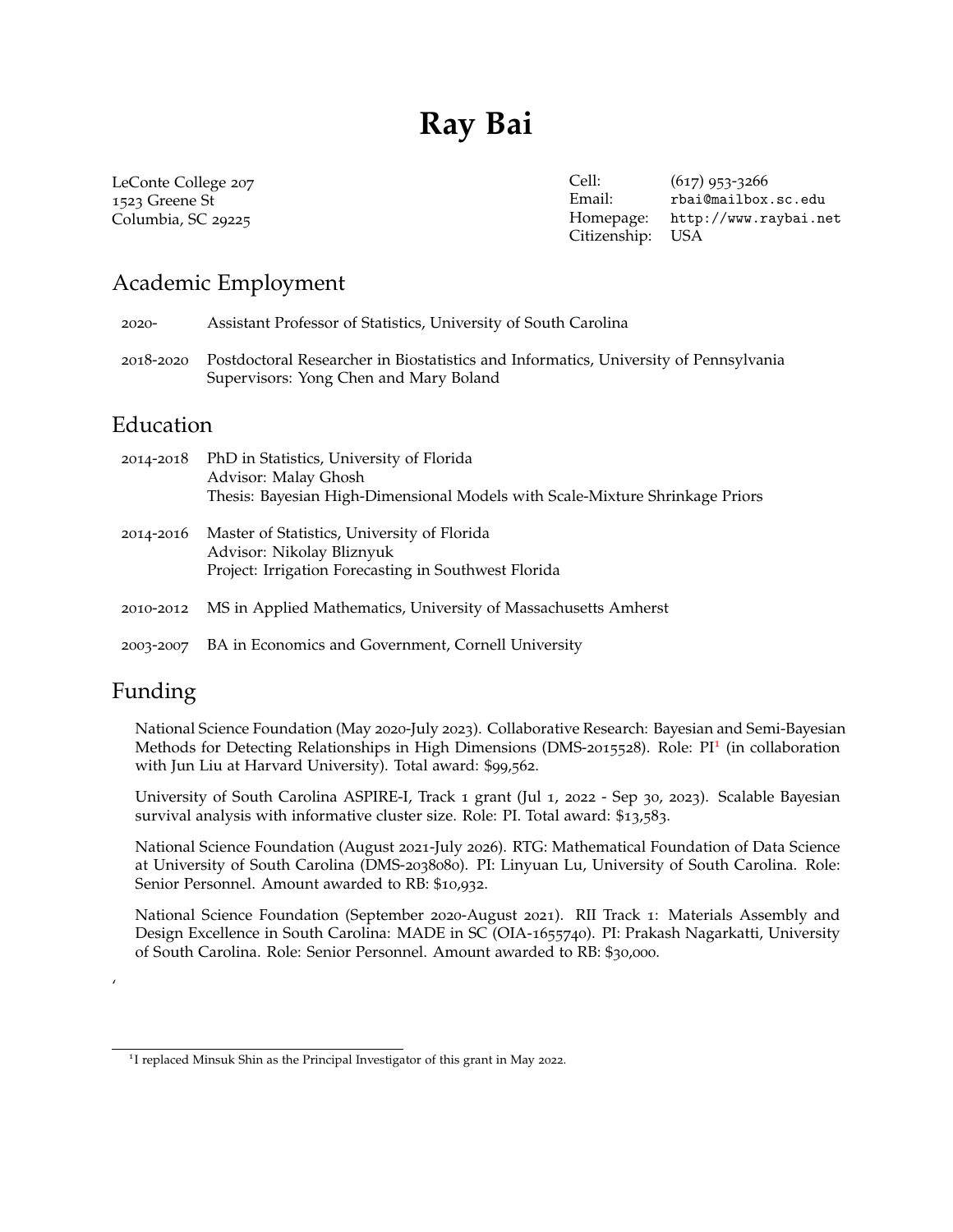## Peer-Reviewed Publications

 $($  \_\_\_ = student author,  $*$  = co-first author)

- 1. Bai, R.<sup>\*</sup>, Moran, G. E.<sup>\*</sup>, Antonelli, J. L.<sup>\*</sup>, Chen, Y., and Boland, M. R. (2022). Spike-and-slab group lassos for grouped regression and sparse generalized additive models. *Journal of the American Statistical Association*, **117**: 184-197.
- 2. Meeker, J. R., Burris, H. H., **Bai, R.**, Levine, L. D., and Boland, M. R. (2022). Neighborhood deprivation increases the risk of post-induction cesarean delivery. *Journal of the American Medical Informatics Association*, **29**: 329-334.
- 3. **Bai, R.**, Roˇcková, V., and George, E. I. (2021). Spike-and-slab meets LASSO: A review of the spikeand-slab LASSO. In Tadesse, M. G. and Vannucci, M. (Eds.), *Handbook of Bayesian Variable Selection*, 81-108. Chapman & Hall/CRC Press.
- 4. Meeker, J. R., Canelón, S. P., **Bai, R.**, Levine, L. D., and Boland, M. R. (2021). Individual- and neighborhood-level risk factors for severe maternal morbidity. *Obstetrics & Gynecology*, **137**: 847-854.
- 5. **Bai, R.** and Ghosh, M. (2021). On the beta prime prior for scale parameters in high-dimensional Bayesian regression models. *Statistica Sinica*, **31**: 843-865.
- 6. Boland, M. R., Liu, J., Balocchi, C., Meeker, J., **Bai, R.**, Mellis, I., Mowery, D. L., and Herman, D. (2021). Association of neighborhood-level factors and COVID-19 infection patterns in Philadelphia using spatial regression. *AMIA Annual Symposium Proceedings*, **2021**: 545-554.
- 7. **Bai, R.** and Ghosh, M. (2019). Large-scale multiple hypothesis testing with the normal-beta prime prior. *Statistics*, **53**: 1210-1233.
- 8. **Bai, R.** and Ghosh, M. (2018). High-dimensional multivariate posterior consistency under globallocal shrinkage priors. *Journal of Multivariate Analysis*, **167**: 157-170.
- 9. Duerr, I., Merrill, H. R., Wang, C., **Bai, R.**, Boyer, M., Dukes, M. D., and Bliznyuk, N. (2018). Forecasting urban water demand with statistical and machine learning methods using large space-time data. *Environmental Modelling and Software*, **102**: 29-38.

# Technical Reports

 $($  \_\_\_ = student author,  $*$  = co-first author)

- 10. **Bai, R.**, Boland, M. R., and Chen, Y. (2022+). NVC-SSL: Nonparametric varying coefficient spikeand-slab lasso for high-dimensional Bayesian varying coefficient models. arXiv:1907.06477.
- 11. Balocchi, C.<sup>\*</sup>, Bai, R.<sup>\*</sup>, Liu, J., Canelón, S. P., George, E. I., Chen, Y., and Boland, M. R. (2022+). Uncovering patterns for adverse pregnancy outcomes with spatial analysis: Evidence from Philadelphia. arXiv:2105.04981.
- 12. Bai, R.<sup>\*</sup>, Liu, X.<sup>\*</sup>, Lin, L., Liu, Y., Kimmel, S. E., Chu, H., and Chen, Y. (2022+). A Bayesian selection model for correcting outcome reporting bias with application to a meta-analysis on heart failure interventions. arXiv:2110.08849.
- 13. **Bai, R.**, Lin, L., Boland, M. R., and Chen, Y. (2022+). A robust Bayesian Copas selection model for correcting and quantifying the impact of publication bias. arXiv:2005.02930.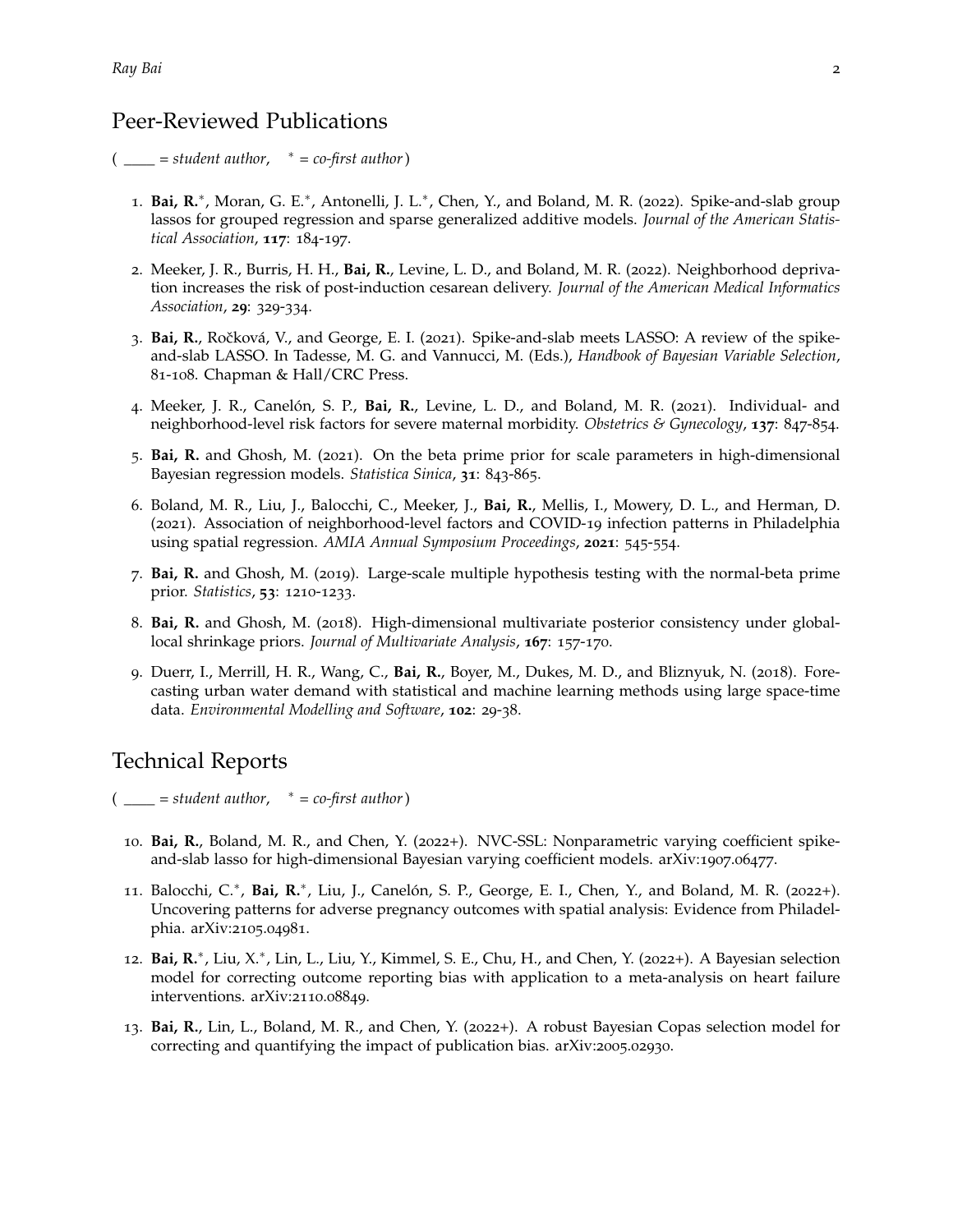- 14. Wang, S.-H., **Bai, R.**, and Huang, H.-H. (2022+). On the proof of posterior contraction for sparse generalized linear models with multivariate responses. arXiv:2201.12839.
- 15. Deshpande, S. K., **Bai, R.**, Balocchi, C., Starling, J. E., and Weiss, J. (2022+). VCBART: Bayesian trees for varying coefficients. arXiv:2003.06416.
- 16. **Bai, R.** (2022+). Spike-and-slab group lasso for consistent estimation and variable selection in non-Gaussian generalized additive models. arXiv:2007.07021.

## Advising

#### *PhD Advisees*

Zile Zhao, expected 2024

Shijie Wang, expected 2024

Sijian Fan, expected 2025

#### *Other Student Supervisions*

(\* I mentored these students on research projects but was not their primary supervisor)

Qingyang Liu, PhD candidate in Statistics at University of South Carolina

Liyan Xiong, PhD student in Biostatistics at University of South Carolina

Dayuan Wang, PhD student in Biostatistics at University of Florida

#### *Member of Doctoral Committee*

#### **Department of Statistics**

Shan Zhong (August 2022), Zhen Yang (August 2022), Yang He (expected 2023), Qingyang Liu (expected 2023), Zehao Yu (expected 2024)

#### **Other Departments**

Chrisogonas Odhiambo (PhD candidate in Computer Science, expected 2022), Anja Zgodic (PhD candidate in Biostatistics, expected 2023)

### Honors and Awards

Graduate School Fellowship, University of Florida, August 2014-August 2018

Student Paper Competition Award, Section on Bayesian Statistical Science, Joint Statistical Meetings, January 2018

Travel Award, College of Liberal Arts and Sciences, University of Florida, October 2017, April 2018

Anderson Scholars Faculty Honoree, University of Florida, November 2016

Residential First-Year Experience Student Choice Award, University of Massachusetts, March 2011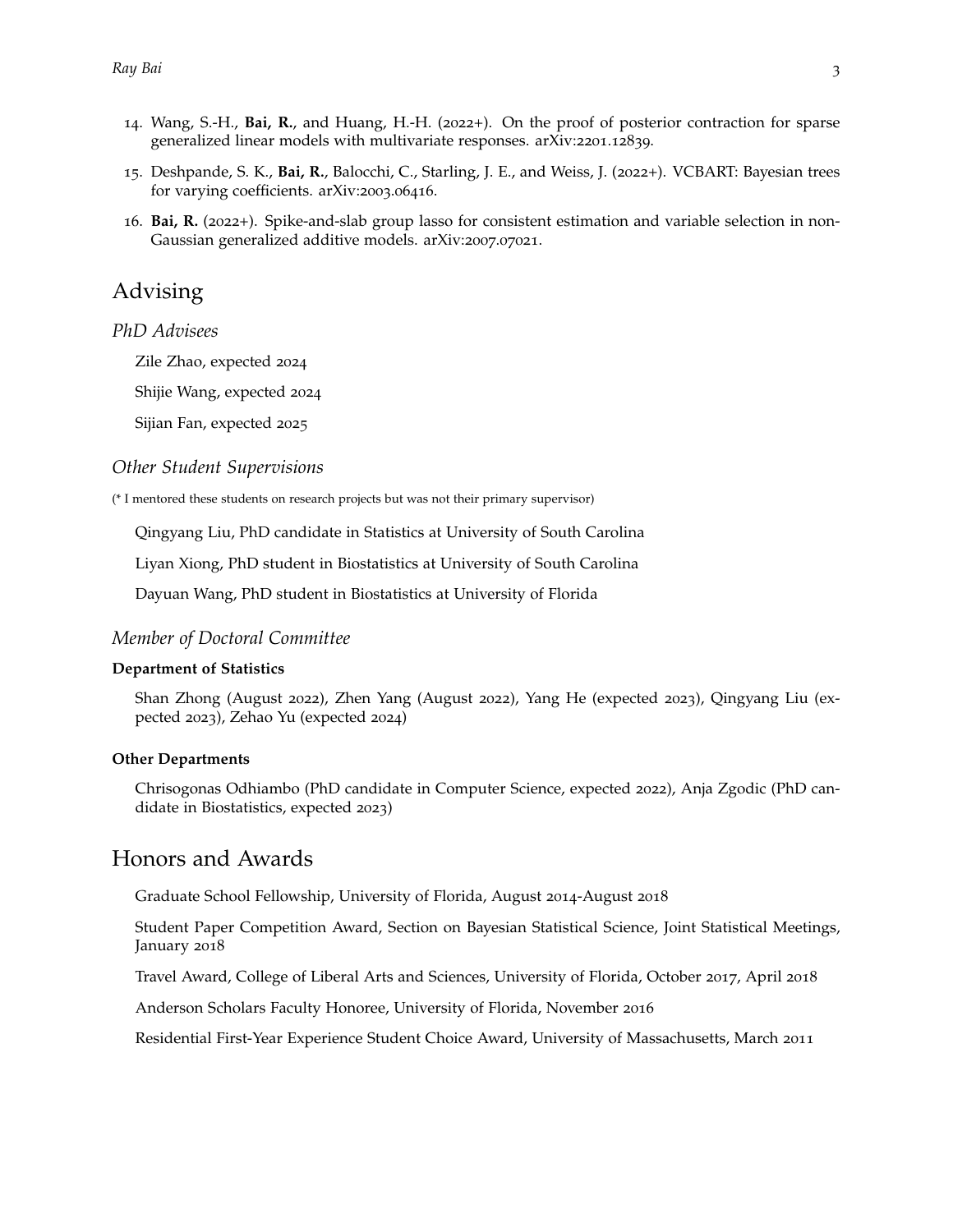# **Teaching**

#### *University of South Carolina*

#### **Courses Taught**

STAT 517: Advanced Statistical Models, Fall 2022

STAT 714: Linear Statistical Models, Fall 2020, Fall 2021, Fall 2022

STAT 718: High-Dimensional Data, Spring 2021

STAT 721: Stochastic Processes, Spring 2022

#### **Courses Developed and Revised**

#### STAT 718: High-Dimensional Data

New special topics class covering statistical methodology and algorithms for high-dimensional data

#### STAT 721: Stochastic Processes

Course revised to place more emphasis on contemporary topics and applications such as Bayesian nonparametrics, spatial statistics, reinforcement learning, and financial mathematics

#### *University of Florida*

#### **Courses Taught**

STA 3024: Introduction to Statistics II, Spring 2016

#### **Courses Served as Teaching Assistant**

STAT 2023: Introduction to Statistics I, Fall 2015

### Presentations

#### *Invited Seminar Talks and Guest Lectures*

- 1. Seminar, Department of Mathematical Sciences, University of Cincinnati, April 2022
- 2. Seminar, Department of Biostatistics, Virginia Commonwealth University, November 2021
- 3. Seminar, Department of Statistics, University of South Carolina, October 2021
- 4. Seminar, Department of Statistics, University of Minnesota, October 2021
- 5. Seminar, Department of Statistics, University of California, Davis, April 2021
- 6. Seminar, School of Mathematical and Statistical Sciences, Arizona State University, January 2020
- 7. Seminar, Department of Statistics, Florida State University, January 2020
- 8. Seminar, Department of Mathematics & Statistics, San Diego State University, January 2020
- 9. Seminar, Department of Statistics, University of California, Santa Cruz, January 2020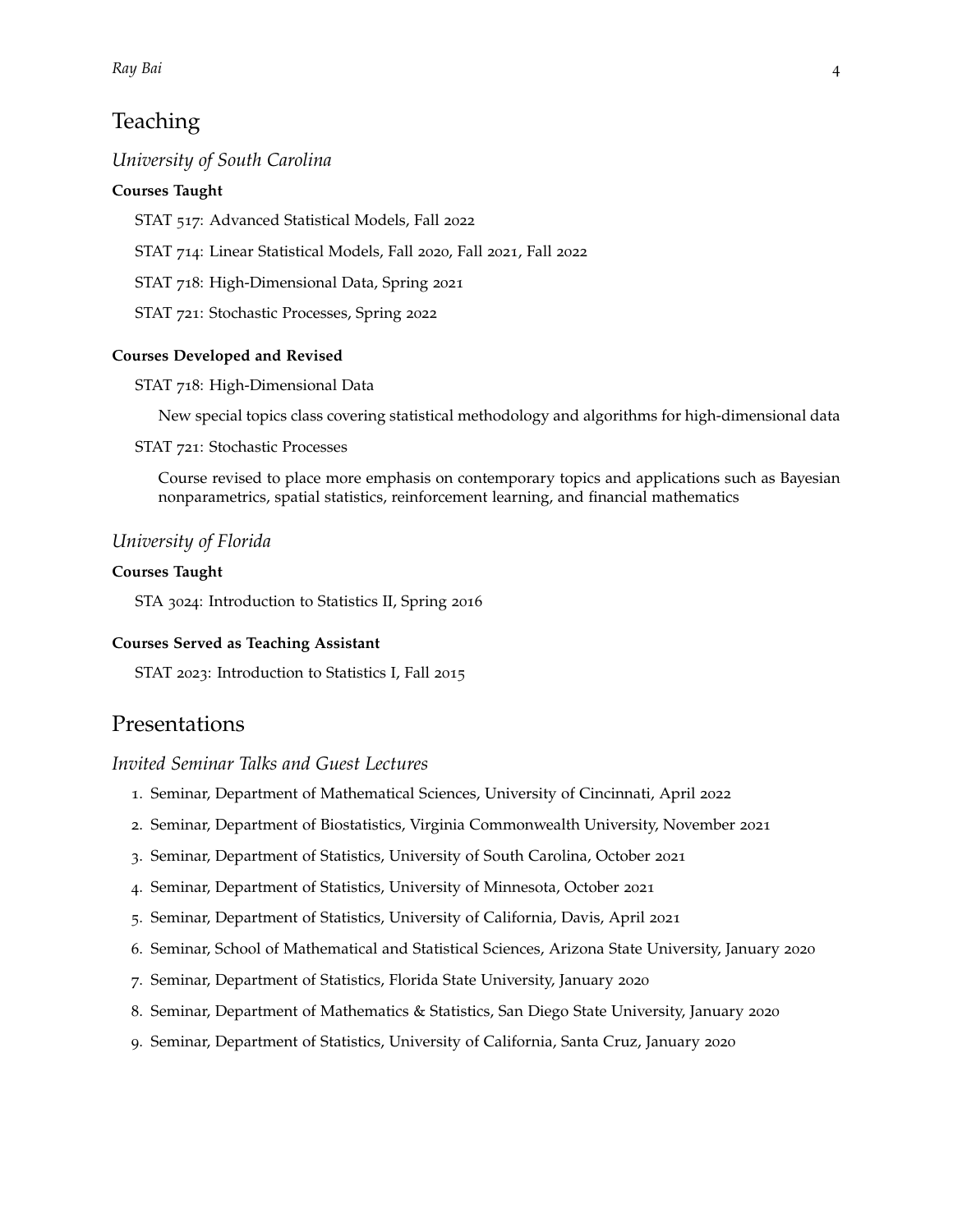- . Seminar, Department of Statistics, University of South Carolina, January 2020
- . Guest lecture, Graduate Group in Genomics and Computational Biology, University of Pennsylvania, December 2019
- . Statistics Student Seminar, University of Florida, April 2019
- . Invited talk, Department of Biostatistics, Epidemiology, and Informatics, University of Pennsylvania, March 2018

#### *Invited Conference Talks*

- . Invited poster session, Joint Statistical Meetings, Washington, DC, August 2022
- . Invited session, EURO 2022 Conference, Espoo, Finland, July 2022
- . Invited session, ICSA 2022 Applied Statistics Symposium, Gainesville, FL, June 2022
- . Invited session, UP-STAT 2022 Hybrid Conference, Buffalo, NY, May 2022
- . Invited session, CFE-CMStatistics 2021, London, UK, December 2021
- . Invited session, Fifth EAC-ISBA Conference: A Satellite Meeting of the 2020 ISBA World Meeting in Celebrating James O Berger's 70th Birthday (virtual), November 2021
- . Invited session, 2021 ICSA Applied Statistics Symposium (virtual), September 2021

#### *Contributed Talks*

- . 2021 Joint Statistical Meetings (virtual), August 2021
- . 2021 ISBA World Meeting (virtual), June 2021
- . 2019 Joint Statistical Meetings, Denver, CO, July 2019
- . 2018 Joint Statistical Meetings, Vancouver, BC, Canada, July 2018
- . Statistics Student Seminar, University of Florida, March 2018
- . Statistics Student Seminar, University of Florida, October 2017

#### *Contributed Conference Posters*

- . Bayes Comp 2020, Gainesville, FL, January 2020
- . DBEI and CCEB Research Day, University of Pennsylvania, March 2019
- . O-Bayes 2017 Meeting, Austin, TX, December 2017

### Departmental Service

Member of Data Science Degree Planning Committee, 2022

Member of Graduate Committee, 2021-2022, 2022-2023

Member of Hiring Committee, 2021, 2022

Member of PhD Qualification Exam Committee, 2021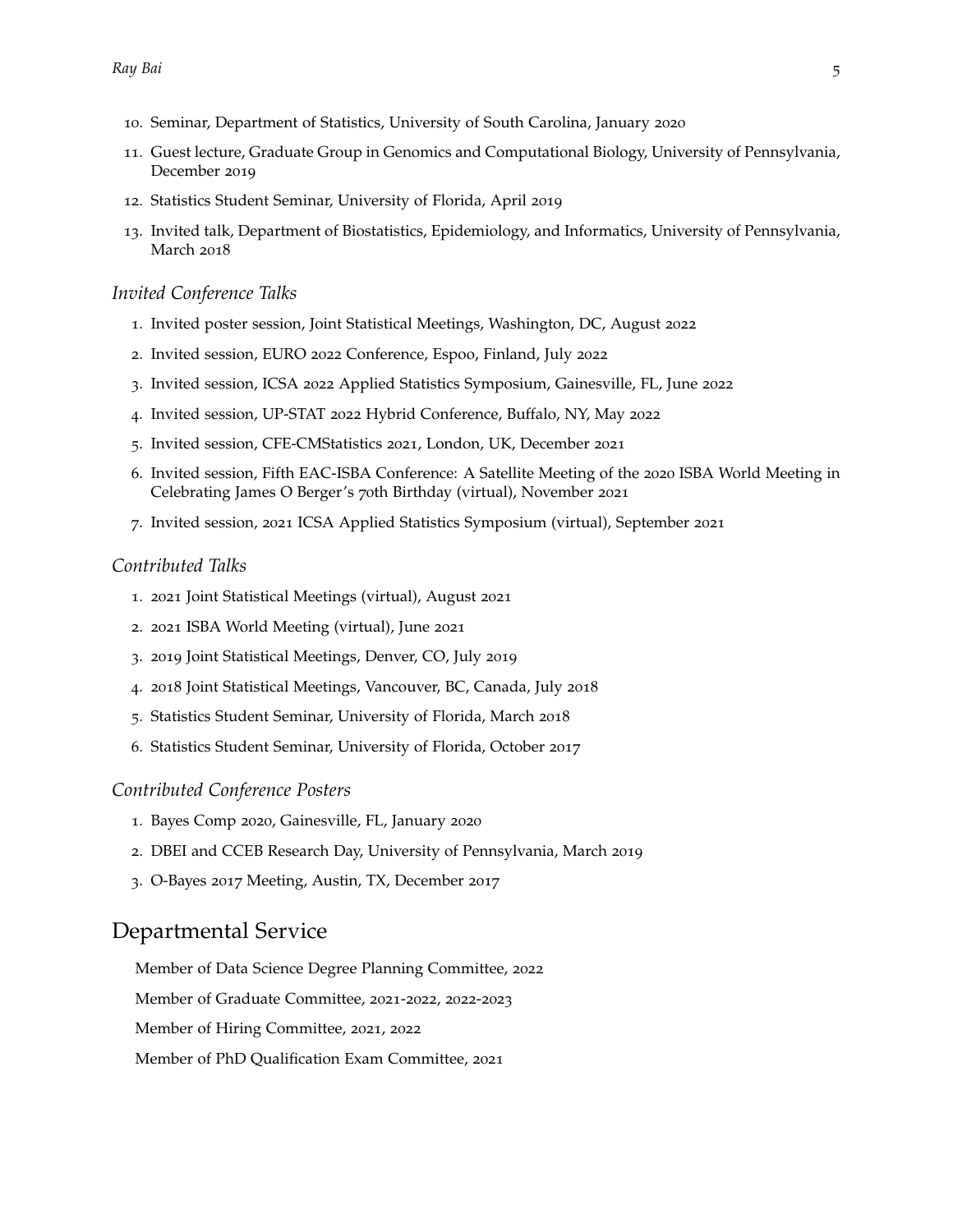### University Service

Member, Top Scholar Selection Committee, 2021-2022

### Professional Service

#### *Editorial Activities*

Grant reviewer for the National Science Foundation in 2020, 2021

Judge for SBSS Student Paper Competition, 2020

Journal reviewer for 32 papers: *Journal of the American Statistical Association* (4), *Journal of the Royal Statistical Society: Series B* (1), *Biometrics* (1), *Annals of Applied Statistics* (1), *Statistica Sinica* (1), *Bernoulli* (1), *IEEE Transactions on Information Theory* (1), *Journal of Statistical Planning and Inference* (2), *Scandinavian Journal of Statistics* (2), *Statistics and Computing* (1), *Statistics in Medicine* (4), *Bayesian Analysis* (1), *Statistical Methods in Medical Research* (3), *The American Statistician* (2), *Computational Statistics & Data Analysis* (1), *Lifetime Data Analysis* (1), *Metrika* (1), *The R Journal* (1), *Research Synthesis Methods* (1), *Science China Mathematics* (1), *Annals of the Brazilian Academy of Sciences* (1)

#### *Conference and Panel Activities*

Session chair, "Junior advances in Bayesian treed regression," ISBA 2022 World Meeting, Montreal, QC, Canada, July 2022

Panelist for the National Science Foundation Division of Mathematical Sciences LEAPS-B Panel (virtual), March 2022

Session chair, Section on Bayesian Statistical Science, Joint Statistical Meetings (virtual), August 2021

Judge for student presentation competition at the SC-ASA Palmetto Symposium (virtual), April 2021

Member of Program Committee, "Your Model is Wrong: Robustness and misspecification in probabilistic modeling," NeurIPS 2021 Workshop (virtual), December 2021

### Professional Society Memberships

American Statistical Association

International Society for Bayesian Analysis

International Biometric Society

# Professional Development

#### *Certificates*

New Faculty Academy Certificate of Completion, University of South Carolina, 2022

Graduate Certificate in Business Administration, Northeastern University, 2009